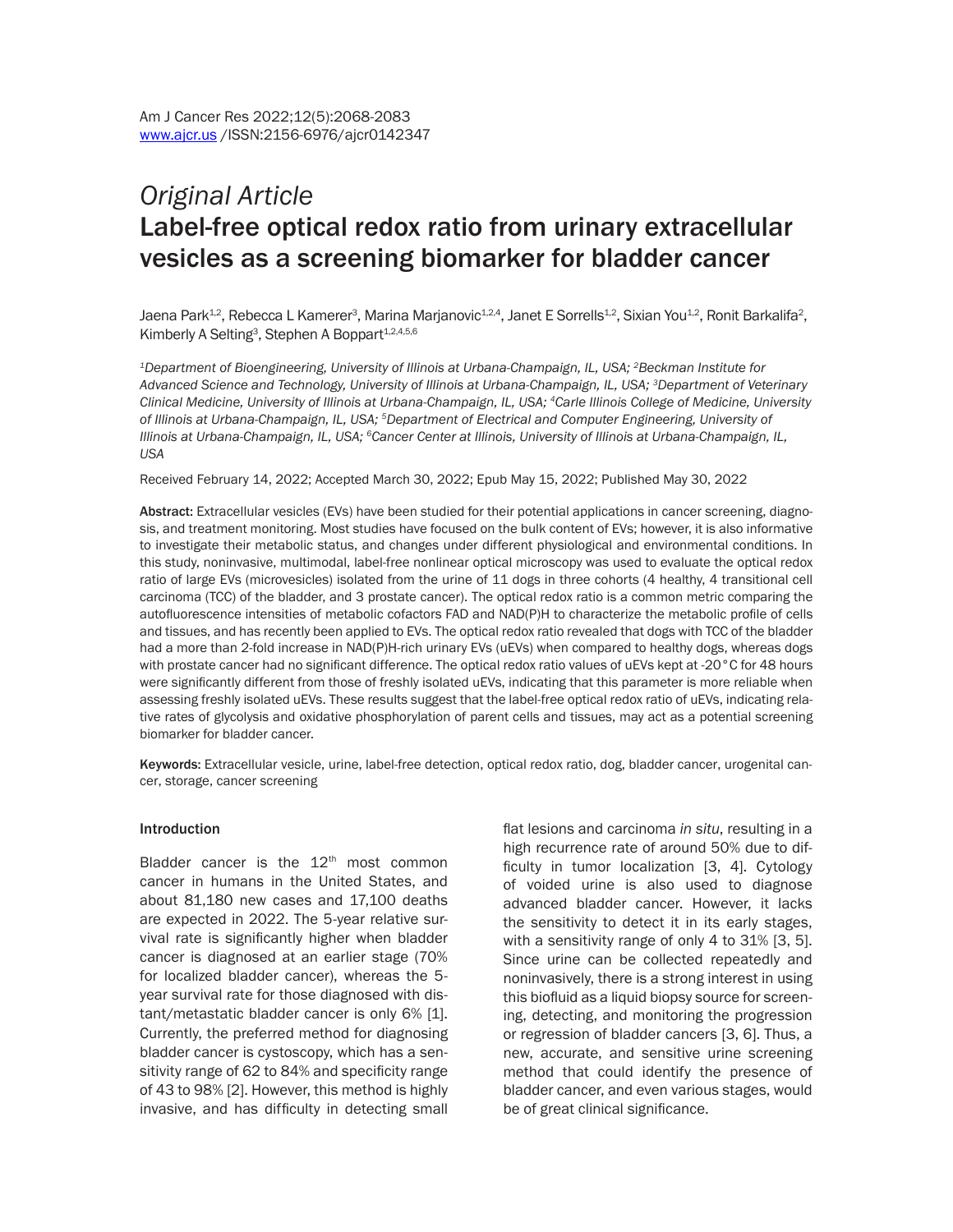Extracellular vesicles (EVs) are membraneencapsulated particles released by various cell types into the extracellular space. Released EVs circulate throughout the body and deliver signals to target cells for inter-cellular communication [7]. EV content is highly heterogeneous and can contain proteins, nucleic acids, and metabolites from their parent cells. Since the EV cargo originates from the parent cells, and since EVs are abundantly found in all bodily fluids, including urine, they have been increasingly investigated for carrying potential diagnostic or prognostic information about the health status or health outcome of the individual.

Characterizing the protein and genetic material in EVs originating from the genitourinary tract (kidney, bladder, prostate) has been shown to reflect various genitourinary diseases, such as bladder cancer and kidney dysfunction [6, 8, 9]. Similarly, EVs originating from urine have also been shown to reflect various dieseases, such as bladder cancer and neurological diseases [3, 10-13]. Small EVs (~30-100 nm), also known as exosomes, have primarily been studied for their potential use as cancer biomarkers because of their increased release from tumor cells [14-17]. Large EVs (~0.1-2 μm), also known as microvesicles, have been given less attention compared to small EVs and thus warrant further investigation. Although small EVs or exosomes originate from the exocytosis of multivesicular bodies and large EVs or microvesicles are released directly from the plasma membrane of the parent cell, both types of EVs are packaged and contain cargo that reflects the content and state of the original parent cell [18, 19].

Various-omics such as transcriptomics, proteomics, and lipidomics have been used with EVs to find biomarkers for various cancers [20- 24]. However, many biomarkers discovered by these methods require lysing and labeling techniques, which restrict the re-use of EVs for further analysis or for potential treatment purposes. These analysis methods are also prone to false positive or confounding signals due to the introduced tags [25]. Therefore, label-free techniques that offer the potential for retrieving direct information from the EVs in a nondestructive manner while maintaining their properties for future analysis by other methods are desired.

While EV analysis has traditionally included finding molecular profiles and detecting specific proteins, lipids, and nucleic acids within EVs, or characterizing surface membrane markers on the EVs, only a few studies have focused on the metabolites inside EVs [8-11, 14-19, 26- 29]. Both small EVs and large EVs are known to contain flavin adenine dinucleotide (FAD), reduced nicotinamide adenine dinucleotide (NADH), and reduced nicotinamide adenine dinucleotide phosphate (NADPH), which reflect the oxidative state, and thus the metabolic state, of both the EV and the parent cell. In tumors, densely packed cancer cells adapt to hypoxic conditions by altering their aerobic and anaerobic metabolic pathways. These metabolic changes are thus reflected in the concentration of electron transporters (NAD(P)H and FAD), which could be used as an indicator of cancer with its elevated metabolic state [29-33].

Imaging and characterizing EVs can directly provide their physical and optical properties at the single EV level, whereas most EV content analysis methods cannot resolve single EVs and instead report on the average content of a large population [26, 34]. Single EV specificity is especially useful since EV populations are typically highly heterogeneous. Laser trapping enables the accurate imaging and characterization of single EVs [26]. However, the throughput is low. Therefore, imaging multiple EVs at the single EV level is preferred, and more practical. In addition, imaging can provide *in situ*  spatial information when performed on tissue specimens or even *in vivo*. However, because of the small size of EVs, only a few imaging studies with fluorescent labeling have been performed [35]. For imaging EVs *in situ* in a fresh resected specimen or an *in vivo* tissue, a non-invasive label-free imaging method is required to interrogate the intact tissue without disturbing it. Transmission electron microscopy (TEM) and scanning electron microscopy (SEM) have been routinely used to image EVs with high resolution without labeling, but these images lack biochemical information and are destructive to the tissue [36, 37]. As an alternative to label-free imaging, fluorescence imaging and bioluminescence imaging require the use of labels or dyes to tag the EVs [38, 39], but these perturbative methods are not highly amenable to detecting and imaging EVs in fresh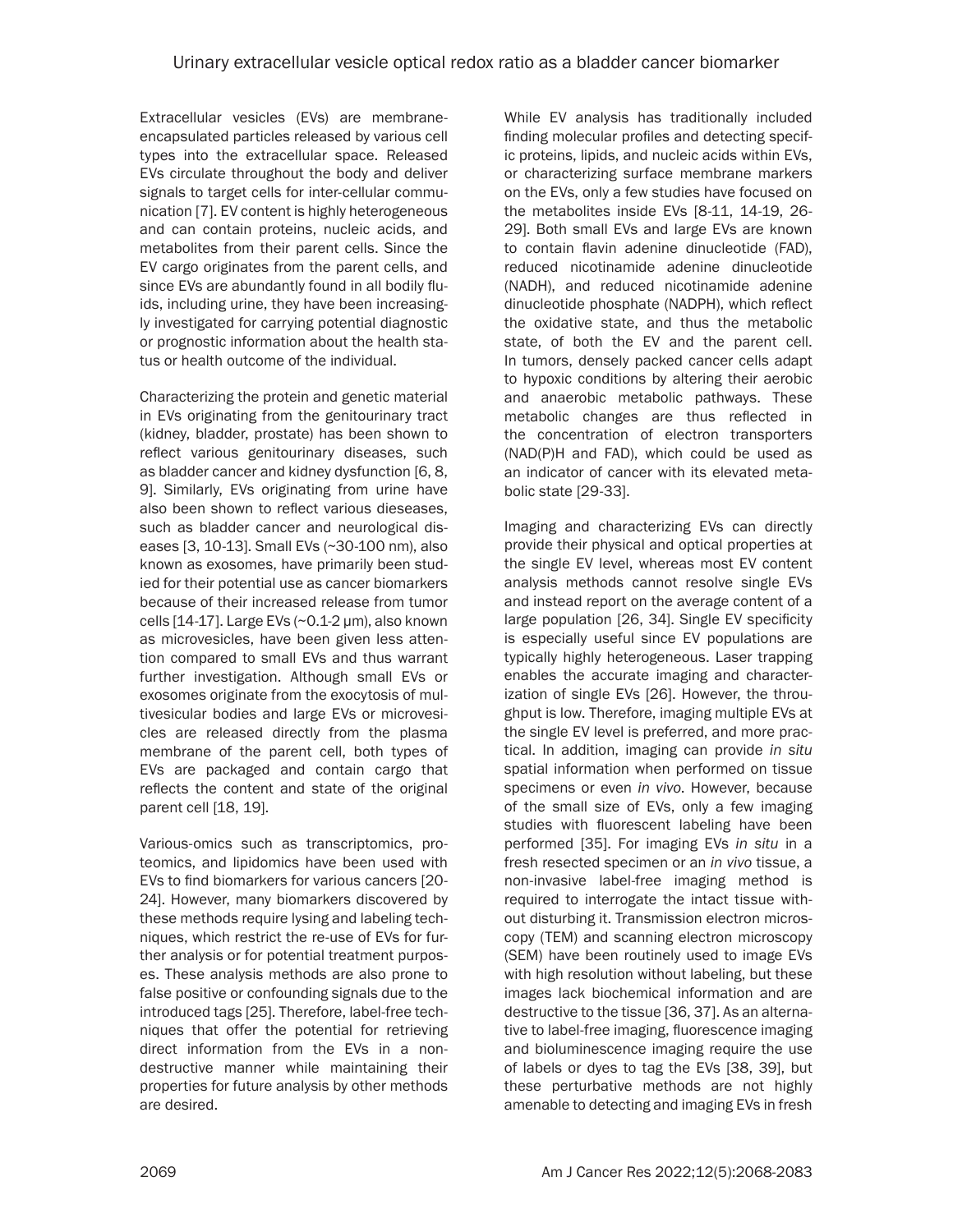cell, tissue, or liquid biopsy specimens, nor *in vivo*.

Simultaneous label-free auto-fluorescence multi-harmonic (SLAM) microscopy was shown to successfully visualize and quantify unlabeled singular EVs, both *in vivo* and in *ex vivo* tissue specimens with high spatial resolution (< 500 nm) [29, 34, 40]. SLAM microscopy incorporates 4 nonlinear optial imaging modalities: second (SHG) and third (THG) harmonic generation, and two-photon (2PF) and threephoton (3PF) excited autofluorescence imaging. Specifically for imaging EVs, the THG channel detects the water-lipid interfaces, providing the morphology and locational information of EVs, and the 2PF and 3PF channels detect the endogenous EV-associated autofluorescence of FAD and NAD(P)H, respectively. Furthermore, the optical redox ratio (ORR, Equation (2)), which is the ratio between the FAD and NAD(P)H autofluorescence intensities, can be determined using the 2PF and 3PF signal channels, and can even be determined for single EVs [29, 33, 41]. The ORR is therefore sensitive to the cellular metabolic activity, such as glycolysis and oxidative phosphorylation, reflected in both the EVs and their parent cells [41, 42].

Optical characteristics of EVs, such as their fluorescence intensity and lifetime of NAD(P)H, and their fluorescence intensity of FAD, have been measured in breast cancer cell lines and breast cancer tissues [27, 29, 34, 40, 43, 44]. For example, NAD(P)H and FAD fluorescence intensities of breast cancer cell- and tissuederived EVs have been used to distinguish the presence or absence of breast cancer, as well as the aggressiveness of the disease [29]. Fluorescence lifetime of NAD(P)H in breast cancer cell-derived EVs showed that EVs exhibit a wider range of metabolic profiles than their parent cells [34]. Coherent anti-Stokes Raman scattering imaging provided evidence that the biochemical makeup of individual and populations of EVs is associated with their spatial distribution inside breast cancer tissue [44]. These studies showed the potential of using label-free optical imaging of EVs as a platform for cancer screening and detection. However, previous studies focused on imaging EVs inside tissue with SLAM microscopy and required excision of tissue before imaging. Advancing this technology for use with liquid biopsy specimens, such as for urinary EVs (uEVs), has the

advantage of being patient-friendly and noninvasive, and shifting the application of this novel technology from being a diagnostic modality to being a screening modality. Imaging and characterizing uEVs from urine samples would also avoid two of the primary constraints of optical imaging, those being limited imaging depth penetration and limited acquisition time.

Client-owned canines were investigated in this feasibility study to explore the concept of using label-free SLAM imaging and characterization of uEVs for bladder cancer screening. Canines are a suitable model because the volume of urine produced is sufficient for isolation of EVs, and naturally occurring bladder and prostate cancer cases in canines are representative cancer models that can be related to humans [45-47]. Also, dogs are the only other large mammal that frequently develops prostate cancer, and have been used regularly for pre-clinical studies [46]. Transitional cell carcinoma (TCC), which develops from urothelial cells inside the bladder, is the most common type of bladder cancer in both humans and dogs, comprising about 90% of bladder cancer cases [47]. Muscle-invasive TCCs are the most common type of TCC in dogs while one-quarter of human TCCs are muscle-invasive [47]. TCC in humans and dogs is comparable in terms of risk factors, histology, mutation profiles, clinical presentation, and metastatic sites [47-49]. Therefore, urine from healthy, TCC-bearing, and prostate cancer-bearing dogs was examined in this study.

In this feasibility study, SLAM microscopy was used to image and analyze the physical and optical properties of uEVs from canines to assess whether the measured ORR could be used as a screening biomarker of genitourinary cancer. Related to the collection, handling, and storage of uEVs, we also evaluated the impact of the analyte storage conditions on the repeatability and reliability of the ORR measurements by SLAM. This represents the first study to characterize uEVs from dogs using label-free nonlinear optical microscopy.

## Materials and methods

## *Dog urine collection*

Voided urine samples (ranging from 15 to 180 mL) were collected from 11 client-owned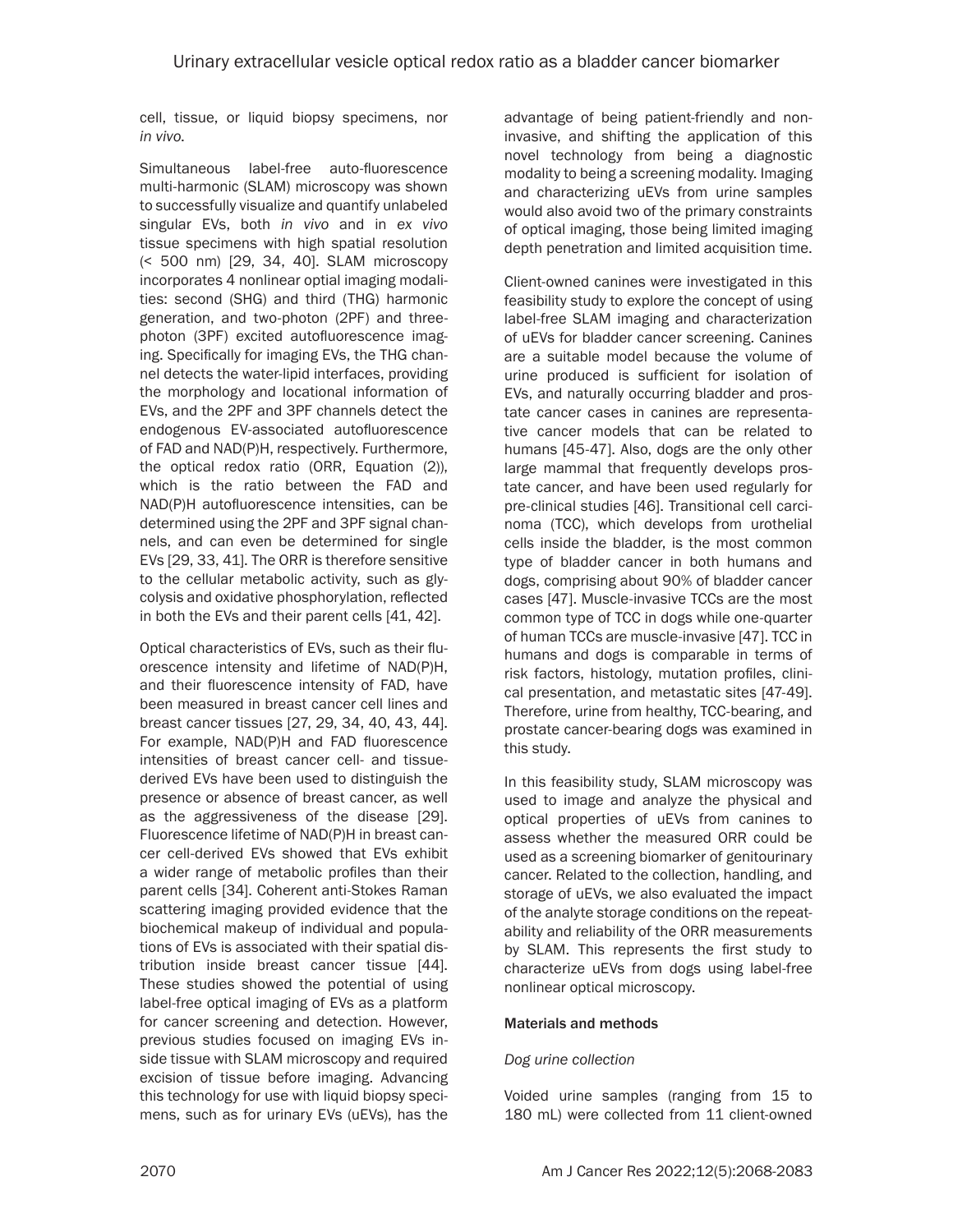| Diagnosis                                  | Age (years) | Sex       | <b>Species</b>          |
|--------------------------------------------|-------------|-----------|-------------------------|
| Transitional cell carcinoma of the bladder | 10          | <b>FS</b> | Miniature Pinscher      |
| Transitional cell carcinoma of the bladder | 7           | <b>FS</b> | Airedale Terrier        |
| Transitional cell carcinoma of the bladder | 11          | <b>FS</b> | Mixed breed             |
| Transitional cell carcinoma of the bladder | 11          | МC        | <b>Scottish Terrier</b> |
| Prostate carcinoma                         | 8           | МC        | Mixed breed             |
| Prostate carcinoma                         | 9           | МC        | Labrador Retriever      |
| Prostate carcinoma                         | 8           | МC        | Mixed breed             |
| Healthy control                            | 4           | МC        | Mixed breed             |
| Healthy control                            | 4           | <b>FS</b> | Mixed breed             |
| Healthy control                            | 3           | <b>FS</b> | Golden Retriever        |
| Healthy control                            | 5           | FS        | Mixed breed             |

Table 1. Canine patient demographics. MC: Male castrated, FS: female spayed

dogs according to a study protocol approved by the Institutional Animal Care and Use Committee at the University of Illinois at Urbana-Champaign. Prior to enrollment in the study, informed owner consent was obtained. Four dogs with TCC of the bladder and three dogs with prostate carcinoma comprised the genitourinary cancer group (Table  $1$ ). Four healthy dogs without any symptoms of disease comprised a control group. Dogs were determined to be healthy based on a lack of abnormal health history and physical and chemical examination findings, including urine dipstick testing (Clinitek Status, Siemens, Germany). Urinalysis confirmed that all of the healthy dogs had negative blood, leukocyte, and nitrite levels.

## *Urinary EV (uEV) isolation*

Urinary EVs were isolated using a differential velocity centrifugation method with increasing relative centrifugation force (*g*) following a previously published method (Figure 1) [50]. Urine was diluted with PBS to a total volume of 50 mL and was centrifuged in Protein LoBind tubes (Eppendorf, USA) at 800 × *g* (Universal 320 R, Hettich, Germany) for 10 minutes at 4°C. The supernatant was then centrifuged at 2,000 × *g* for 30 minutes at 4°C and the pellet was re-suspended in 100 µL of PBS (Figure 1, Fraction 1). Supernatant was collected in polyallomer (PA) thin-wall tubes (Thermo Scientific, USA) and centrifuged at 12,000 × *g* (Sorvall WX+ Ultracentrifuge Series, ThermoFisher, USA) for 1 hour at 4°C. Pellets were re-suspended in 100 µL of PBS (Figure 1, Fraction 2), while the supernatant was collected in PA thinwall tubes and centrifuged at 120,000 × *g* for 80 min at 4°C. Supernatant was removed and the pellet was re-suspended in 100 µL of PBS

(Figure 1, Fraction 3). A centrifuge with a swinging bucket rotor was used for obtaining all fractions.

## *Preparation of samples for imaging*

Unless specified, uEVs for imaging were derived from Fraction 2 shown in Figure 1.

To test the reproducibility of optical measurements from uEVs from urine collected at different time points, a total of four urine samples (ranging from 60 to 180 mL urine) were collected from the same healthy dog. The first urine sample was collected in the morning of the first day and the second urine sample was collected 6 hours later. Two days later, a third urine sample was collected in the morning and the fourth urine sample was collected 6 hours later.

For the uEV storage test at -20°C, uEVs were isolated immediately after collection from another healthy dog and divided into nine aliquots. Three aliquots were imaged fresh, the second group of three were imaged after 24 hours of storage, and the remaining group of three were imaged after 48 hours of storage.

The uEV samples were thawed on ice after being stored at -20°C. Before imaging, uEVs were embedded in glycerol to reduce the Brownian motion, which is the random motion of particles in a medium. Brownian motion of uEVs can cause motion artifacts during image acquisition if they are not immersed in a viscous substance [34]. This was done by heating 1 mL of 99.0% molecular biology grade glycerol (Sigma, USA) on a hotplate at 50°C for 1 min, and then placing 80 µL of warm glycerol in a 0.5 mL protein LoBind tube (Eppendorf, USA).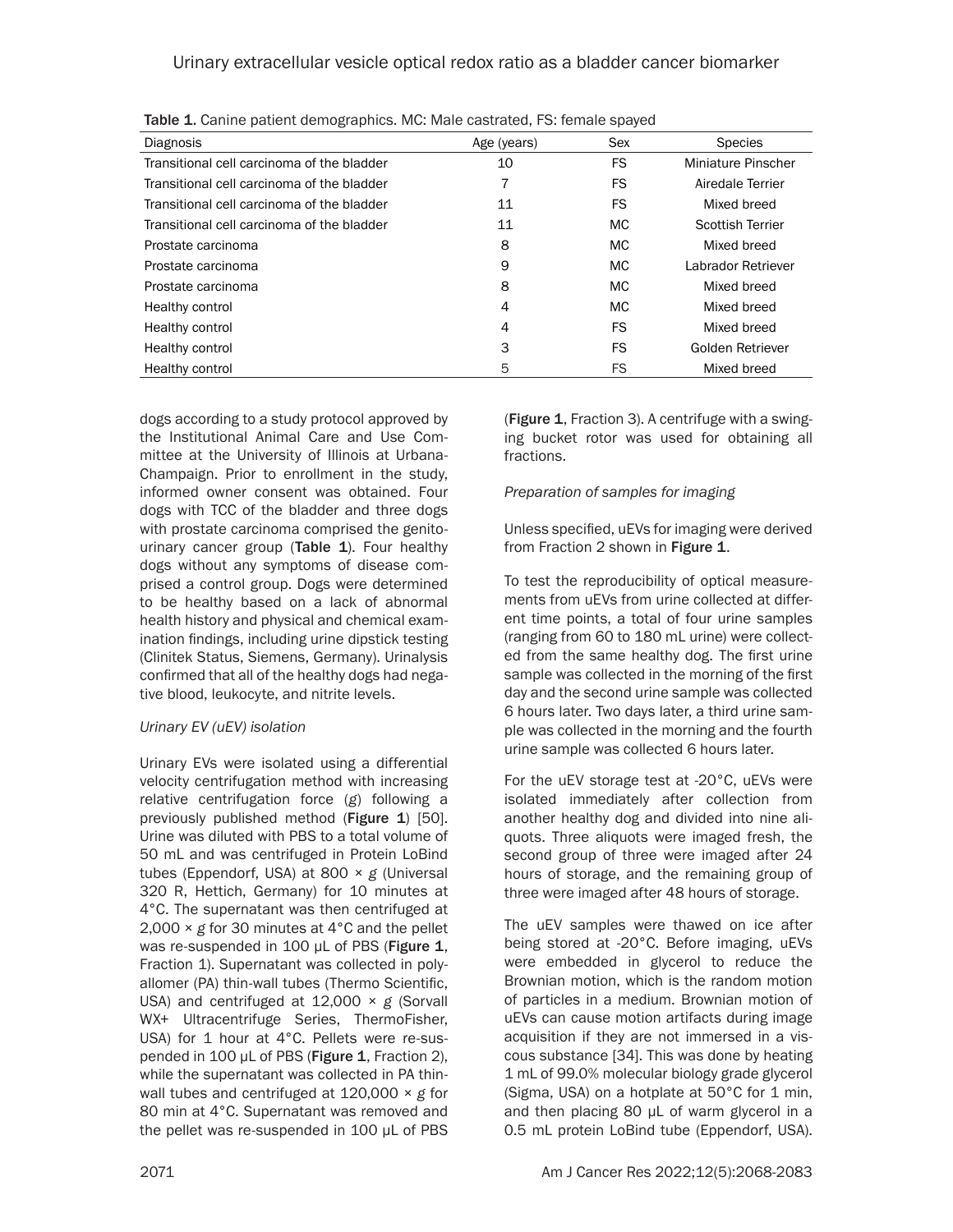

Figure 1. Scheme for uEV isolation and SLAM image analysis. Isolation method of uEVs is shown with different fractions. Image processing was done by using the THG channel for masking the 2PF and 3PF channels in order to acquire the localized autofluorescence intensities and calculate the ORRs, which can then be presented in both image and histogram formats. Scale bar =  $10 \mu m$ .

Once the glycerol had cooled to approximately 18°C, 20 µL of uEV was mixed into the 80 µL of glycerol and stirred together, then transferred onto the microscope cover glass.

#### *SLAM microscope imaging parameters*

The optical imaging hardware and setup used in this study were the same as reported in our previous study [29]. Briefly, an industrial fiber laser (Satsuma, Amplitude Systemes, France) with an average power of 3.34 W was operated at a 20 MHz pulse repetition rate. The laser beam was sent into a photonic crystal fiber (PM-LMA-15, NKT Photonics, Denmark) to generate a coherent supercontinuum with high peak-power optical pulses. These supercontinuum pulses were then sent through a 640-pixel 4-f pulse shaper (MIIPS Box640, BioPhotonics Solutions Inc., USA) to select and compress the wavelength band of  $1110 \pm 30$  nm. The average power of this band after the pulse shaper was approximately 180 mW. A galvanometer-driven mirror pair (6215H, Cambridge

Technology, USA) enabled raster scanning of the beam across the imaged sample. The beam was delivered to an inverted multiphoton objective (XLPLN25XWMP2 25X, N.A. = 1.05, Olympus), which resulted in an average power of 14 mW at the sample. The microscope had a lateral resolution of ~500 nm.

Urinary EVs embedded in glycerol were placed on a coverslip above the objective lens. The imaging plane was set at 50 µm above the cover glass for all samples. The typical field-ofview of this microscope was 200 µm × 200 µm with a sampling interval of either 100 nm or 500 nm. Four sequential sets of longpass dichroic mirrors and bandpass filters (365-375 nm filter for THG, 420-480 nm for 3PF, 540-570 nm for SHG, and 580-640 nm for 2PF) (Semrock Inc, USA) separated the collected multimodal multiphoton signals and directed them each to four photon-counting photomultiplier tubes (H7421-40, Hamamatsu, Japan). A 3-D piezoelectric stage was used for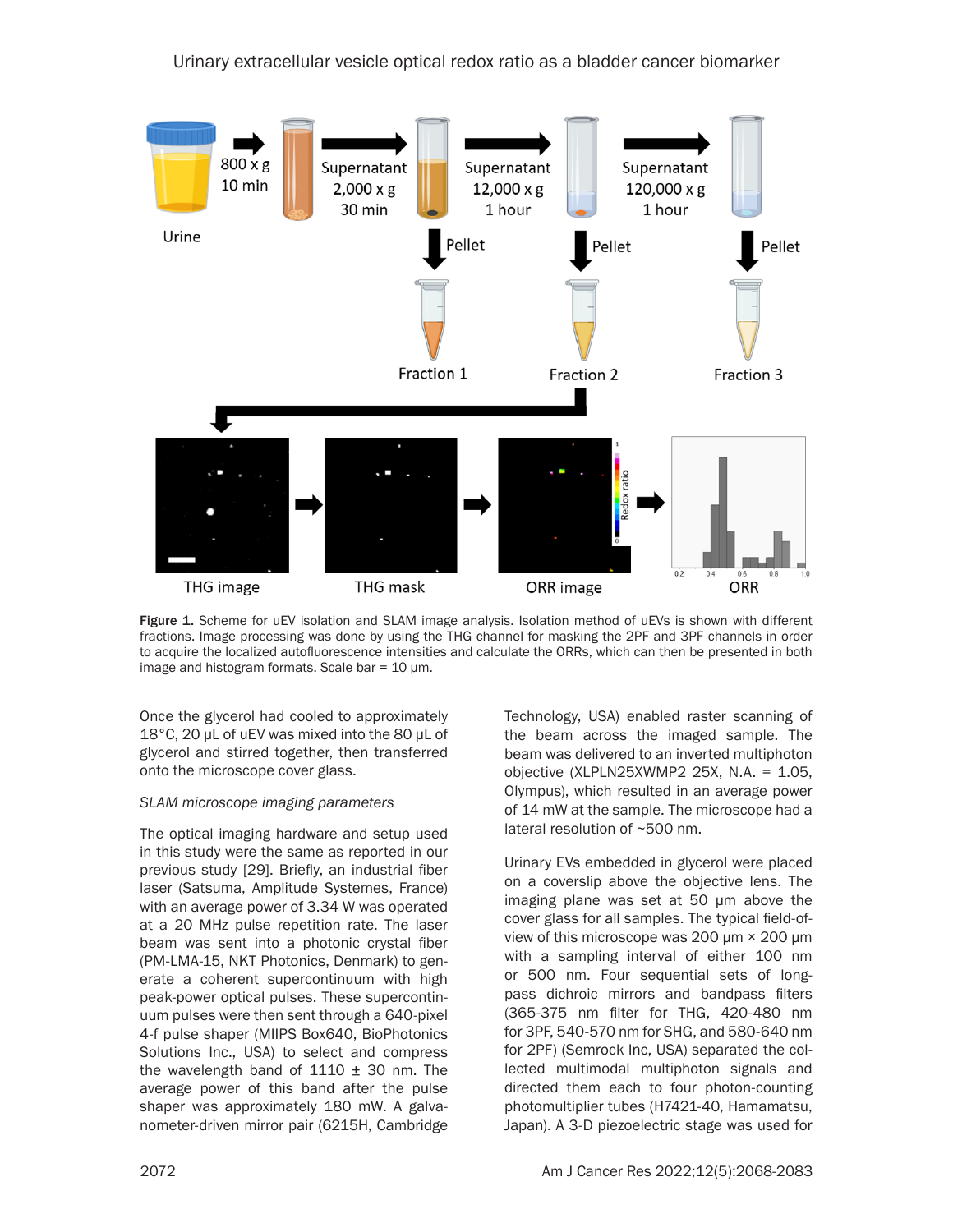mosaic imaging to collect image data from larger areas of the samples. A resulting field-ofview of  $1 \text{ mm} \times 1 \text{ mm}$  was obtained per sample by taking a  $5 \times 5$  mosaic image. Pixel dwell time was 20  $\mu$ s and the acquisition time for each 4-channel image was 8 s.

## *SLAM microscope detection limit*

Standardized beads (NIST traceable size standards, Thermo Scientific) with sizes of 100, 200, and 500 nm were imaged using the SLAM microscope. The signal-to-noise ratio of each particle was calculated from the THG channel using the following Equation (1):

Signal - to - noise ratio = 
$$
\frac{\mu_{\text{particle}}}{\sigma_{\text{background}}}
$$
 (1)

Where *μparticle* is the mean THG intensity of the particle and *σbackground* is the standard deviation of the THG intensity outside the particle.

## *Image analysis and statistical methods*

MATLAB and R were used for data analysis. Masks of the imaged particles were made by thresholding the THG channel of the mosaic images (Figure  $1$ ). Particles larger than 2  $\mu$ m were digitally removed from the image data. The number of uEVs in each image was quantified using the THG mask. Masked 2PF and 3PF signals were used for calculating the ORR of each EV using Equation (2).

Optical redox ratio (ORR) = 
$$
\frac{I_{2PF}}{I_{2PF} + I_{3PF}}
$$

$$
\approx \frac{FAD}{FAD + NAD(P)H}
$$
(2)

The multiple measurements of the ORR, one for each individual EV, were plotted as a histogram ranging from 0 to 1. A receiver operating characteristic (ROC) curve for distinguishing bladder cancer from healthy controls was generated to determine the optimal threshold for NAD(P)H-rich EVs. The resulting cut-off for NAD(P)H-rich EVs was then selected as 0.78 to provide the best-performance of differentiating TCC of the bladder from healthy control. The Shapiro-Wilk test was used to determine normality. One-way ANOVA, Welch two-sample t-test, paired t-test, paired-sample sign test, Kruskal-Wallis test, and Kolomogorov-Smimov test were performed for statistical comparisons.

## *Size and concentration characterization of uEVs*

The size and concentration of uEVs were determined using transmission electron microscopy (TEM), dynamic light scattering (DLS), and nanoparticle tracking analysis (NTA). TEM imaged fixed EVs with high resolution (~0.2 nm) by using an electron beam. DLS and NTA measured the size of the uEVs in solution by analyzing the scattered light from the particles. DLS was performed using the manufacturer protocol (Litesizer 500, Anton Paar). Urinary EVs were diluted to a volume of 1 mL and loaded in a disposable spectrometer cuvette for measurement. Side scatter at a 90° measurement angle with 1 min of acquisition time was performed. NTA was performed using the manufacturer protocol (NanoSight NS300, Malvern Panalytical). Settings for NTA included a syringe pump speed of 75, camera level of 13, detection threshold equal to 3, and a temperature of 21.5°C. NTA measurements were recorded 6 times with 30 seconds per track.

## Results

#### *Urinary EVs from dogs with TCC of the bladder had a higher percentage of NAD(P)H-rich EVs*

Freshly isolated uEVs from dogs with TCC of the bladder and prostate cancer, as well as from healthy control dogs, were imaged using SLAM microscopy. The label-free optical signatures were then used to calculate their ORRs (Figure 2). Figure 2A shows the schematic of heterogeneous uEVs with different ORRs. Figure 2B is a representative ORR image of uEVs imaged by SLAM microscopy. The location and ORR of a single uEV is shown in the inset magnified image. Figure 2C-E are the representative ORR histograms of uEVs derived from healthy control dogs, and from dogs with TCC of the bladder and prostate cancer, respectively.

NAD(P)H-rich EVs were defined as uEVs with an ORR less than 0.78, and the relative amount (percentage) of NAD(P)H-rich uEVs in each sample was calculated. This decision threshold was selected to have a high F1-score (0.8196) for distinguishing dogs with TCC of the bladder from healthy control dogs (Figure 3). The area under the curve (AUC) of a ROC curve for distinguishing bladder cancer-bearing dogs from healthy control dogs was 0.8663.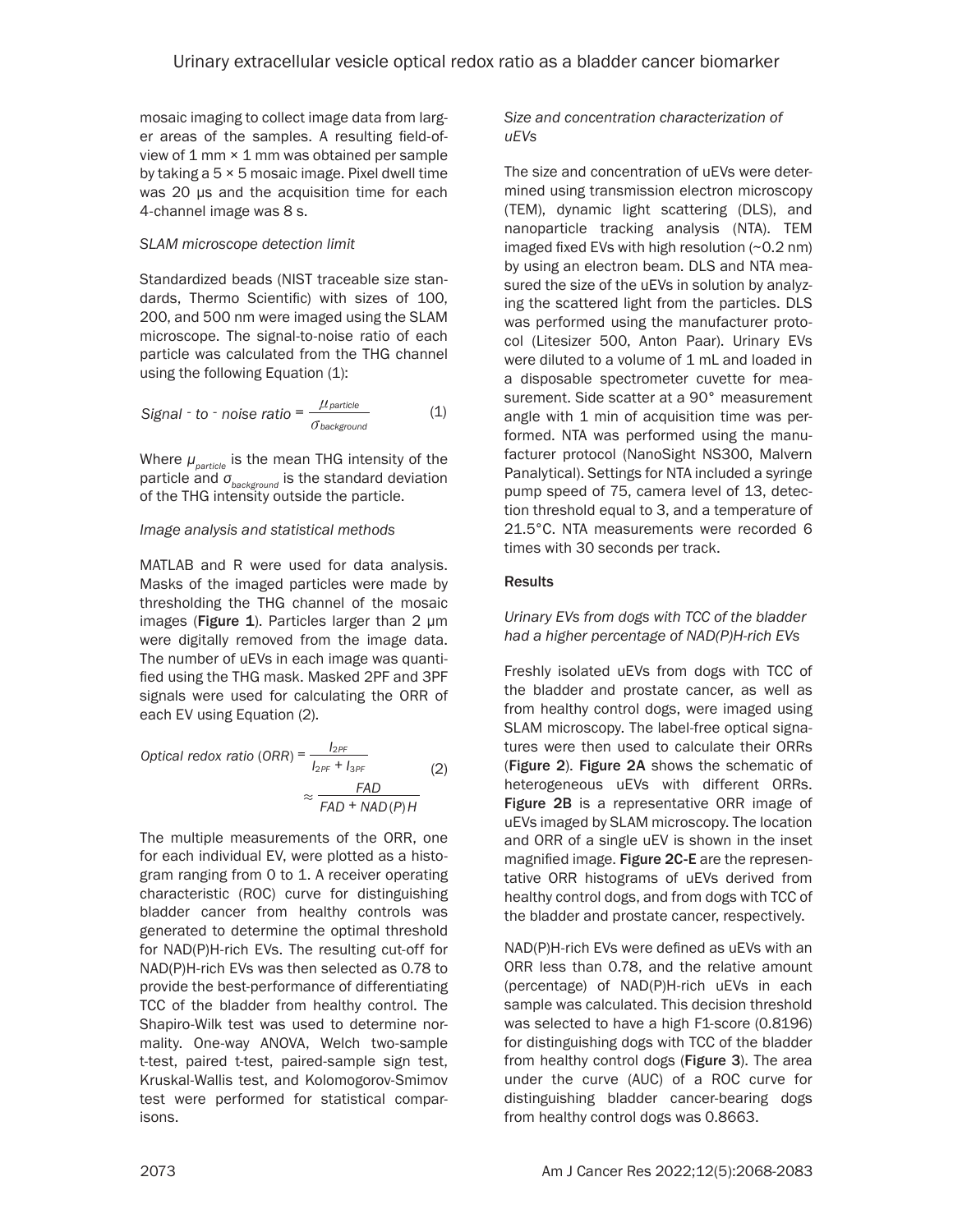

Figure 2. Comparison of ORR of uEVs derived from dogs with genitourinary cancers and healthy controls. (A) Scheme of detecting EVs with different ORRs. (B) Representative SLAM microscopy image of uEVs with pseudo-colored ORRs. Inset box is a zoomed-in image of a single uEV with ORR calculated pixel-by-pixel. Representative ORR histograms of uEVs from (C) healthy control dogs, (D) dogs with bladder cancer, and (E) dogs with prostate cancer. (F) Comparison of NADH(P)H-rich EV percentages between healthy controls and dogs with genitourinary cancers. \*\*P ≤ 0.01.



Figure 3. ROC curve analysis for determining the optimal threshold of NAD(P)H-rich EVs. (A) True positive rate (TPR) and true negative rate (TNR) per threshold for NAD(P)H-rich EVS. (B) ROC curve of sensitivity (TPR) versus specificity (false positive rate, FPR).

The mean percentage of NAD(P)H-rich uEVs from the healthy control group (number of dogs  $n = 4$ ) was 35.38% while the mean percentage of NAD(P)H-rich uEVs from the groups with TCC of the bladder  $(n = 4)$  and prostate cancer (n = 3) were 84.91% and 63.80%, respectively (Figure 2F). The Shapiro-Wilk normality test showed that all three groups had a normal distribution ( $P > 0.05$ ). Urinary EVs from dogs with TCC of the bladder had a 2.4-fold higher percentage of NAD(P)H-rich EVs compared to that of healthy control dogs. The Welch two-sample t-test showed that the four dogs in the TCC of the bladder group (mean = 0.8491, standard deviation = 0.1525) compared to the 4 dogs in the healthy control group (mean  $= 0.3538$ , standard deviation  $= 0.1142$ had a significantly different  $NAD(P)H$ -rich EV ratio  $t(5.5)$  = 4.5, P = 0.005. A statistical power analysis with a power of 95% and an alpha level of 0.05 showed that a sample size of  $n = 3.3$  was needed to

find the difference between the control group and the TCC of the bladder group. Therefore, our sample size of  $n = 4$  for this comparison was sufficient. The post-hoc statistical power of this study was 98.9%, and the effect size (Cohen's d) was large  $(g = 1.49)$ .

#### *Imaging and characterizing uEVs with SLAM microscopy*

Sedimented pellets after the 2,000 × *g*, 12,000 × *g*, and 120,000 × *g* centrifugation steps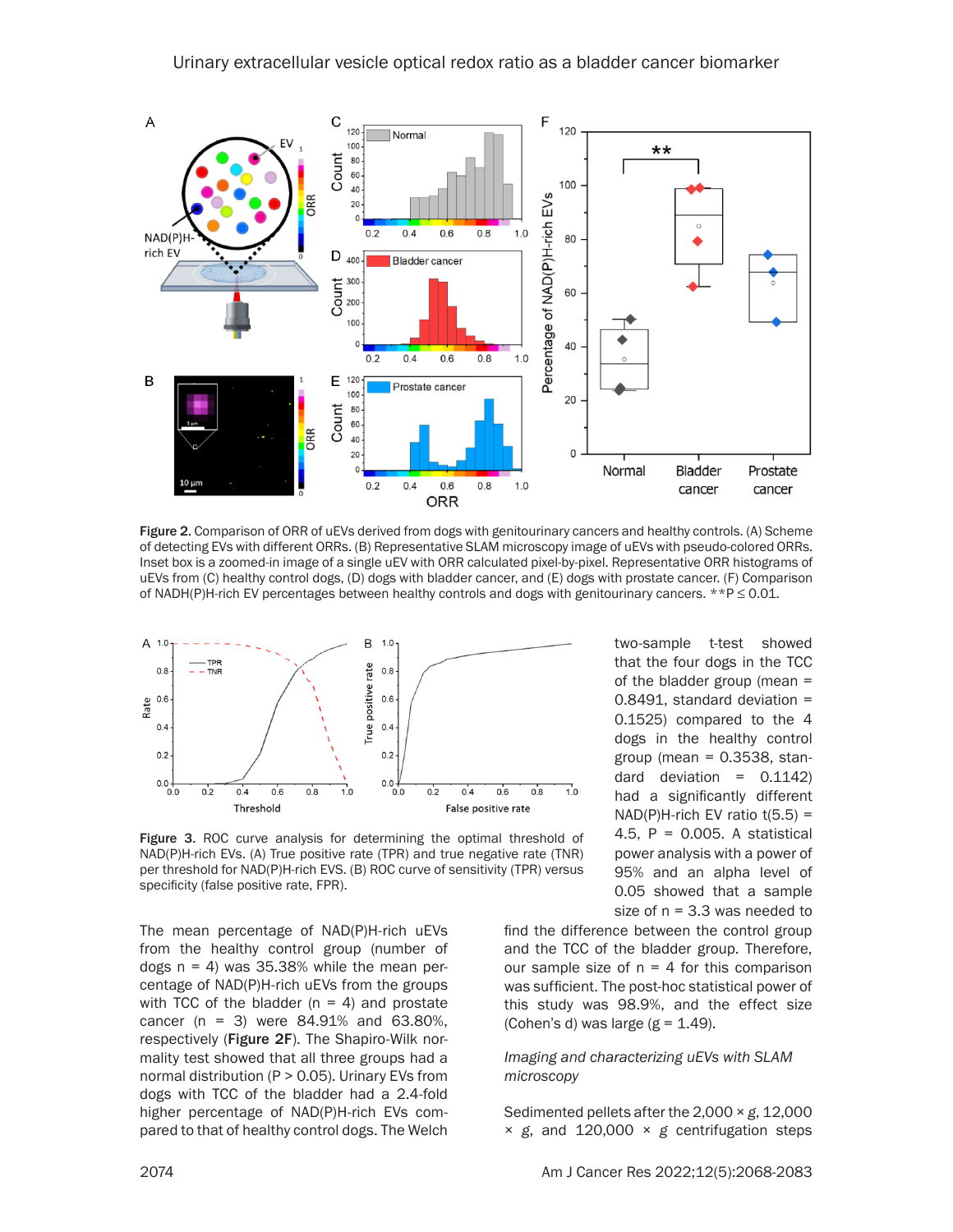

Figure 4. Characterization of uEV physical properties. Representative THG channel images of (A) Fraction 1, (B) Fraction 2 (uEVs), and (C) Fraction 3. (D) TEM image of uEVs showing a classical cup-disk shape. (E) Size distribution of uEVs analyzed by DLS. (F) Size distribution of Fraction 1 to 3 by NTA. Scales are indicated in each image.

contained: apoptotic bodies and cell debris (Figure 1, *Fraction 1*), large EVs also known as microvesicles (Figure 1, *Fraction 2*), and small EVs also referred to as exosomes (Figure 1, *Fraction 3*), respectively [51]. Each fraction was imaged with SLAM microscopy (Figure 4A-C). Fraction 2 was determined to be both pure and highly visible in SLAM microscopy, unlike Fraction 1 which showed poor purity. Fraction 3 was not visible with SLAM microscopy due to the small particle sizes and their correspondingly small volumes and small quantities of NAD(P)H.

According to the SLAM image (Figure 4A) and the NTA data (Figure  $4F$ ), Fraction 1 had particles larger than 2 um. These large particles were likely to be cellular fragments or apoptotic bodies, which resulted in the relative impurity of particles and sizes observed in this fraction. Therefore, Fraction 1 was not used for further analysis. Particle sizes in Fraction 2 ranged from 50 nm to 2 µm and particle sizes in Fraction 3 were smaller than 200 nm (Figure  $4F$ ). Despite the high uniformity of particle size and concentration  $(> 10<sup>9</sup>$  particles/mL) of Fraction 3 particles, SLAM could not detect these very small particles (Figure 1, Fraction 3), which were well below the detection limit of the SLAM microscope (~200 nm) and contained an undetectably small volume of autofluorescent biomolecules. The larger EVs in Fraction 2 had both the size (> 200 nm) and concentration (> 108 particles/mL) suitable for SLAM imaging (Figure 1, Fraction 2).

A representative SLAM image of uEVs in the THG channel is shown in Figure 4B. The morphological characteristics of uEVs, their size and shape, were measured using TEM, DLS, and NTA. Round and cup-shaped morphologies of uEVs were observed with TEM (Figure 4D), confirming that the particles imaged were EVs as described and shown in previous studies [37]. The size of uEVs measured by the peak intensity of DLS was 622.6 nm and the mean size measured by TEM and NTA was  $207.5 \pm 48.0$  nm and  $209.6 \pm 6.2$  nm, respectively (Figure 4D-F). DLS factors more on highly scattering sample and due to the polydispersity of uEVs, DLS showed a larger size compared to the other methods.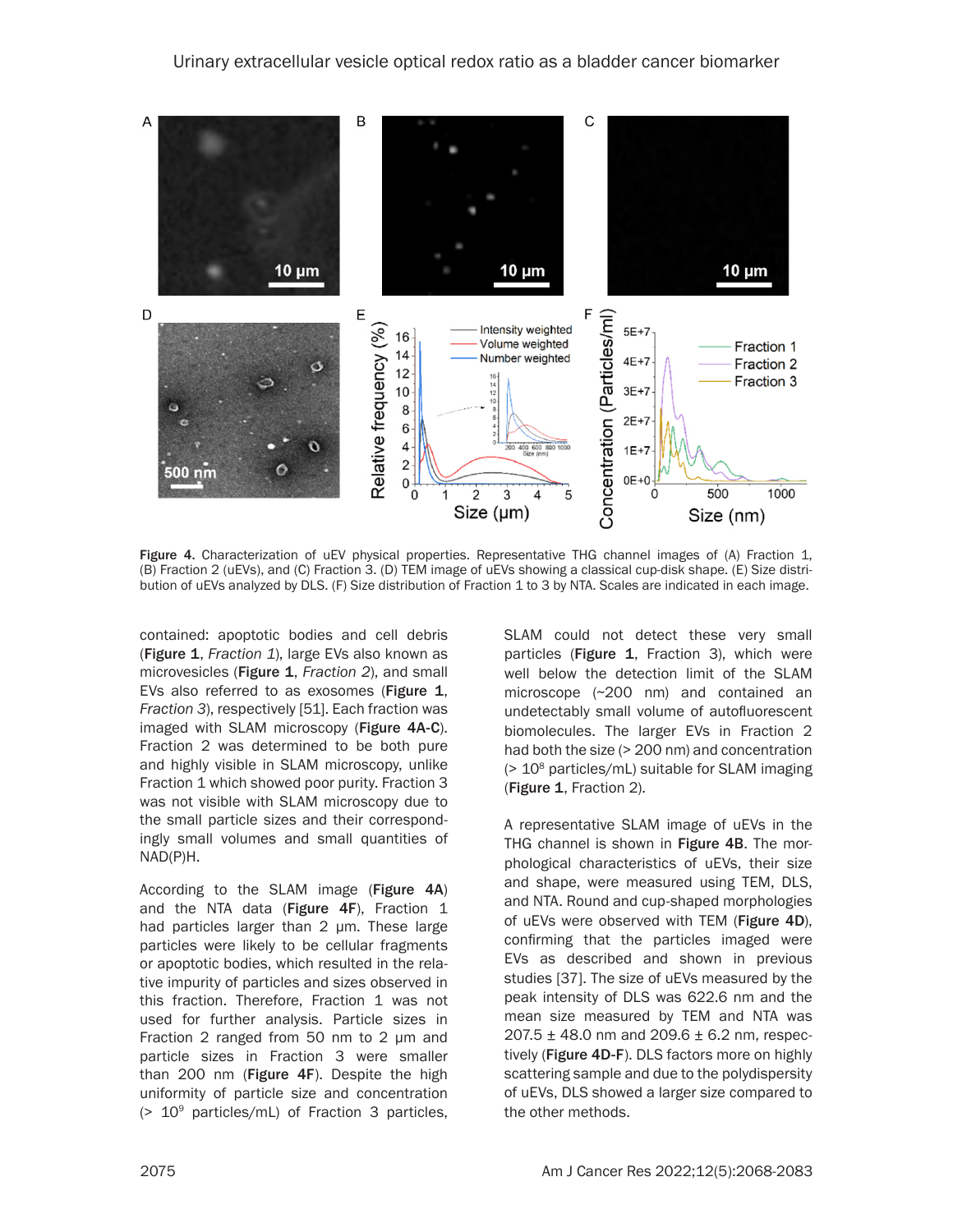

Figure 5. Reproducibility of label-free SLAM for generating histograms of the ORR from uEVs. Histograms of ORRs of uEVs are shown for measurements at (A) 0 min, (B) 5 min, (C) 10 min after the first imaging trial.

#### *Factors affecting ORR of uEVs*

Since SLAM microscopy can detect NAD(P)H and FAD autofluorescence in EVs, the ORR can be calculated using Equation (2) [29]. Reproducibility of the ORR for different conditions and factors was evaluated. First, reproducibility of the SLAM system was tested by repeatedly imaging  $uEV$  samples ( $n = 3$ ) in triplicate at 5-minute intervals (Figure 5). The paired-sample sign test showed no significant differences between imaging sessions (P > 0.05).

The reproducibility of the uEV isolation procedure was tested by dividing the same urine sample into 3 vials before the isolation step. uEVs were then isolated and imaged separately. The paired-sample sign test showed no significant differences between isolation procedures ( $P > 0.05$ ).

To test the reproducibility of the ORR from a single dog under naturally varying physiological conditions, four different time points were selected to examine the effect of urine collec-

tion time. Urine samples from a healthy dog were collected in the morning (0 hours) and afternoon (6 hours after the first collection) on the first day, and the same timed collections were conducted two days later (48 and 54 hours after the first collection). Freshly isolated uEVs were imaged with SLAM and histograms of their representative ORRs are shown in Figure 6A-D, where each histogram shows a distribution of values from a single collection period. The ORRs of uEVs ranged from 0.2 to 1.0. ORR histograms ( $n = 12$ ) exhibited a bimodal shape with peaks at  $0.54 \pm 0.07$ (coefficient of variation CV% = 12.2%) and  $0.89 \pm 0.02$  (CV% = 2.5%). The percentage of NAD(P)H-enriched uEVs was not significantly different between collection times (paired t-test,  $P > 0.05$ ) (Figure 6E).

The average concentration of uEVs quantified from SLAM images was  $450 \pm 10$  particles/ mm2 and the average concentration of uEVs calculated from NTA was  $4.88 \times 10^{10} \pm 1.59 \times$ 109 particles/mL.

The effect of storing isolated uEVs on the ORR was also investigated. Isolated uEVs were stored at -20°C for 24 hours and 48 hours before imaging. ORR histograms of samples stored at -20°C are shown in Figure 7A-C.

The percentage of NAD(P)H-rich EVs were calculated (Figure 7D). After storing uEVs for 24 hours, the percentage of NAD(P)H-rich EVs decreased by 8.1%. When uEVs were stored for 48 hours, there was a significant change in the ORR distribution. Despite an apparent increase in the total number of uEVs, likely due to increased fragmentation over time, the percentage of NAD(P)H-rich EVs decreased by 31.4%, which was significantly different compared to the fresh uEVs (paired t-test,  $P \le 0.05$ ).

#### **Discussion**

In this study, large uEVs (microvesicles) from canine urine samples were imaged and characterized using label-free SLAM microscopy to investigate their optical signatures and the ORR as a potential biomarker for bladder cancer screening. To the best of our knowledge, this is the first study to image and characterize canine uEVs with this label-free nonlinear optical microscopy technique, opening the opportunity for using this technique to characterize uEVs in other malignancies or disease states in both canine models and in humans. In addition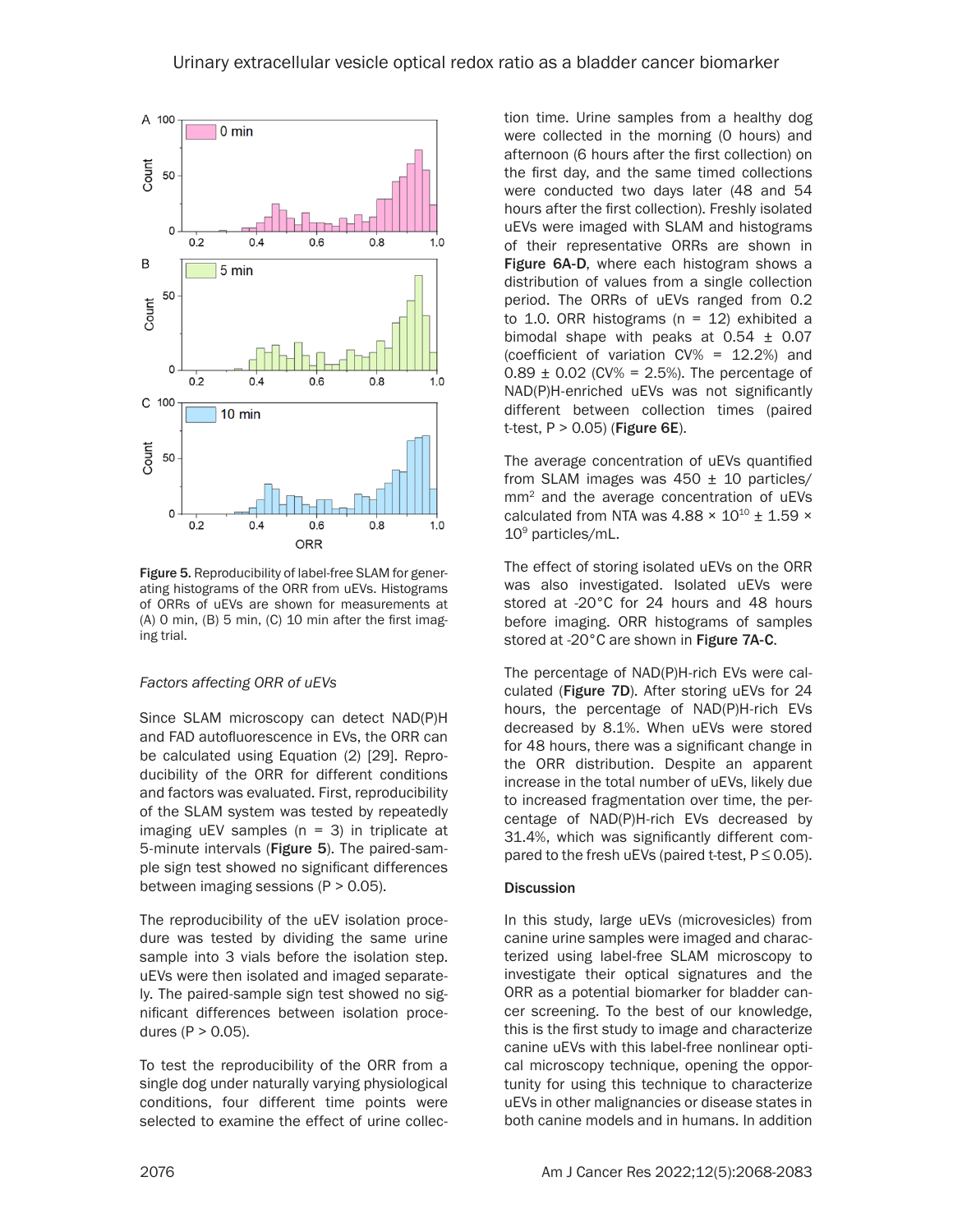

Figure 6. Effect of urine collection time on ORR (same dog, repeated sample collection to investigate intra-individual variability). ORRs of uEVs collected from (A) Day 1 morning (0 hours), (B) Day 1 afternoon (6 hours), (C) Day 3 morning (48 hours), (D) Day 3 afternoon (54 hours) from a single dog. (E) Percentage of NAD(P)H-rich EVs from the time points shown in a-d (P > 0.05).

![](_page_9_Figure_3.jpeg)

Figure 7. Effect of uEV storage on ORR. Histograms of ORRs are reported for uEVs following different storage times at -20°C. uEVs were (A) fresh (not stored), (B) stored for 24 hours, and (C) stored for 48 hours. (D) Percentage of NAD(P)H rich EVs from (A-C). \*P  $\leq$  0.05.

to demonstrating that it is possible to image and characterize isolated uEVs with SLAM microscopy, we found that the ORRs of uEVs could be used to differentiate uEVs from healthy dogs and dogs with TCC of the bladder.

SLAM microscopy is unique in its ability to spatially map the autofluorescence intensity of the metabolic coenzymes FAD and NAD(P)H in EVs. Multiphoton-induced autofluorescence imaging of FAD and NAD(P)H has been used to characterize the metabolic profile of various cells and tissues, specifically by calculating the ORR [29, 30]. In this study, the ORRs of single uEVs were calculated and represented in histograms for visualization and comparative analysis (Figure 2). The ORR distribution found in uEVs from genitourinary (bladder and prostate) cancer-bearing dogs and healthy controls were compared to examine the cancer screening potential of this method. In genitourinary cancer-bearing dogs, the mean ORR of uEVs decreased and the percentage of NAD(P)H-rich uEVs increased compared to uEVs from healthy dogs with no known history of cancer. Urinary EVs from dogs with TCC of the bladder showed a significant difference in the percentage of NAD(P)H-rich EVs compared to uEVs from healthy control dogs. Relatively higher NAD(P)H levels and lower ORRs are associated with cancer-related changes in cellular metabolism [29, 41, 52]. This suggests that higher NAD(P)H levels in cancerous cells are reflected in the uEVs that those cells pro-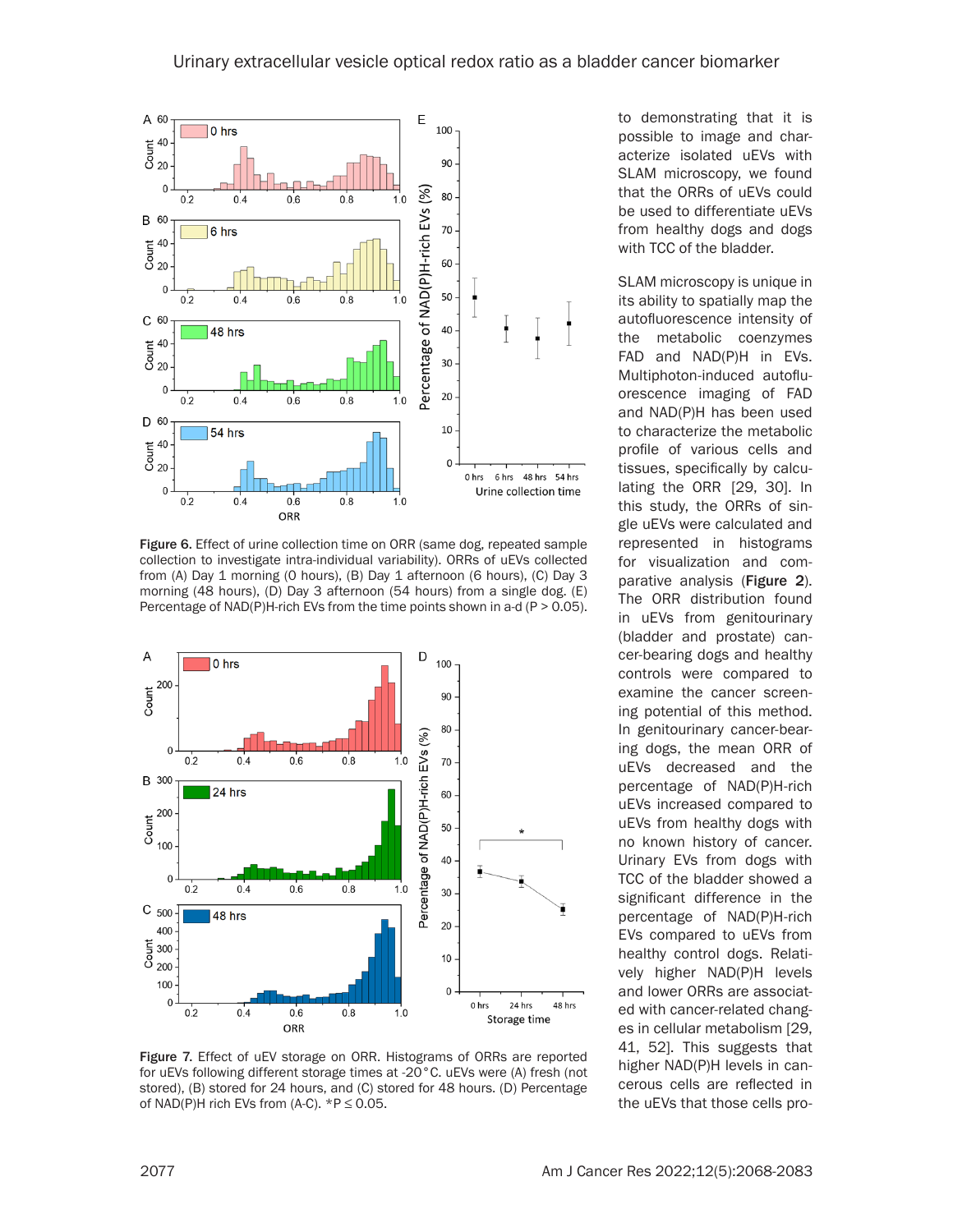duce. The collection, imaging, and characterization of uEVs with label-free SLAM microscopy therefore represents a new method to screen for metabolically-related changes that are occurring in the parent cells.

In the cases of cancer-bearing dogs, isolated uEVs contain a combination of EVs derived from both cancer cells and normal cells. Although the proportion of cancer cells may be small, cancer cells have been shown to generate significantly more EVs than normal cells [53]. Previous studies have additionally shown evidence for cancer biomarkers in uEVs [3, 14-16]. EVs indicative of increased cellular metabolic activity have a lower mean ORR and a higher percentage of NAD(P)H-rich EVs, and are hypothesized to be related to cancer cells, whereas EVs with higher ORR values are more likely from normal, non-cancerous cells [29]. The uEVs from all samples showed broad distributions of ORR values (Figure 2C-E). This reflects the heterogeneous nature of EVs, and the differences in cellular metabolic signatures in the EVs and their parent cells.

While uEVs from bladder cancer-bearing dogs showed a significant difference ( $P \le 0.01$ ) in the percentage of NAD(P)H-rich EVs compared to those from healthy controls, uEVs from prostate cancer-bearing dogs did not have a significant difference  $(P > 0.05)$  in the percentage of NAD(P)H-rich EVs, compared to the healthy control dogs (Figure 2F). This may be due to the mixed population of cancer-cell derived EVs and normal cell-derived EVs found in urine. As shown in Figure 2E, uEVs from prostate cancer-bearing dogs have a bimodal distribution of ORRs, likely due to the mixture of normal EVs and prostate cancer-associated EVs. The left peak of the lower ORR comes from the cancer-associated EVs and the right peak of the higher ORR comes from the normal cellderived EVs. The percentage of NAD(P)H-rich EVs is determined by the ratio of these EV sources. In particular, two of the three prostate cancer-bearing dogs in Figure 2F had a high percentage (> 60%) of NAD(P)H-rich EVs, indicating increased metabolic activity related to cancer cells. These cases are likely when isolated uEV samples are rich with the prostate cancer cell-associated EVs. Whereas in one prostate cancer-bearing dog case, normal cellassociated EVs overwhelmed, resulting in a low percentage (< 60%) of NAD(P)H-rich EVs.

Unlike uEVs from the bladder (TCC in this study), which can be directly released into the urine and excreted, prostate cancer-associated uEVs must move through the prostatic ducts and into the urethra to end up in urine, or use an unknown pathway to reach the bladder [12]. Moreover, prostatic fluids are not always released into the urethra during urination. As a result, prostate cancer-associated uEVs are less likely to end up in urine, and the majority of uEVs in some prostate cancer-bearing dogs have a similar level of NAD(P)H-rich EVs as the control. In addition, prostatic adenocarcinoma and prostatic TCC arising from the prostatic urethra are difficult to distinguish, so it is possible that the small number of cases here included a mix of these two subtypes of prostate cancer in dogs. It is also likely that uEVs originating from a prostate carcinoma may pass into the blood or lymphatic circulation and then ultimately be excreted via the kidneys. For these reasons, uEVs collected from prostate cancer-bearing dogs may contain fewer cancer related uEVs compared to uEVs from bladder cancer-bearing dogs. Future work will build on previous research [54] and use SLAM microscopy to examine the relationship between prostate cancer and prostate cancerrelated uEVs.

While initial results show that SLAM microscopy can be used to differentiate uEVs from healthy and bladder cancer-bearing dogs, there are several challenges and possible variations in EV studies that must be considered, such as the isolation methods and the various subpopulations of EVs, to broaden this method for screening for other types of cancer. In this study, EV isolation of the different fractions was performed using the differential ultracentrifugation method. This method was chosen because it is the most commonly used method of isolating EVs and does not require tagging. However, this method does not provide the highest purity. For example, immunoaffinity capture-based techniques filter out EVs and result in higher specificity of EV subpopulations [55]. Investigating uEVs with this method may lead to better separation of prostate cancer uEVs from the uEVs from healthy controls. However, additional filtering steps in higher-purity techniques result in lower concentrations of isolated EVs, which means the initial urine volume needed to capture enough EVs for analysis will increase. Future work will continue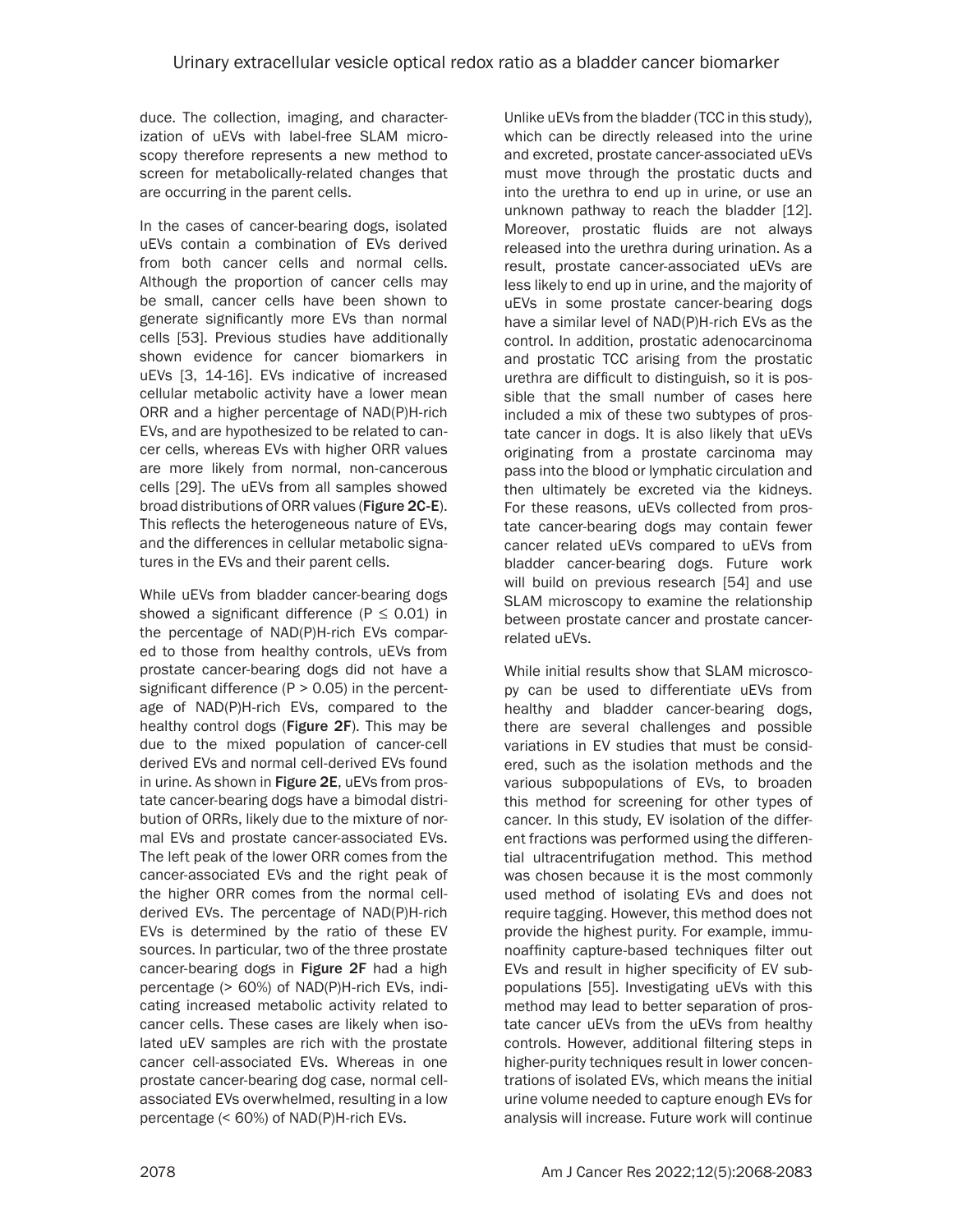to explore the effect of different isolation methods on the results obtained with SLAM microscopy and further investigate different subpopulations of EVs.

Subpopulations of EVs are generally classified by their biogenesis mechanism and/or their size [51]. While the majority of studies have focused on small EVs (exosomes), the diagnostic potential of large EVs (microvesicles) has not yet been fully explored. Previous studies showed that large EVs have similar proteins, nucleic acids, and lipid patterns as their cells of origin, and were different in composition than the small EVs [18, 19, 56]. For this reason, large EVs have potential as screening biomarkers since they carry information that can be used to make inferences about their cells of origin. While the optical resolution of SLAM microscopy was around 500 nm, the detection limit of SLAM microscopy, defined as the smallest object with a signal-to-noise ratio greater than one, was calculated to be around 200 nm using standardized polystyrene beads of various sizes. Even though the EVs were below the imaging resolution of the system, their signal could still be detected if a sufficient volume of material was present. For this reason, large EVs could be imaged while small EVs could not be detected with this imaging method. EVs showed up as a single pixel or a few pixels in the SLAM images, but with multiple signals from each of the 4 SLAM channels. This matches well with the results in Figure 4, which indicate that SLAM can detect large EVs, but not the small EVs from Fraction 3, which does not contain EVs larger than 200 nm. Thus, only large EVs are appropriate for label-free imaging and characterization with SLAM microscopy, given the imaging parameters of our system. However, with ongoing advances in super-resolution optical imaging techniques, future work will develop and explore the use of super-resolution SLAM microscopy for detecting the small EVs (exosomes) and compare the optical signatures between different subpopulations of EVs.

Additionally, the repeatability and robustness of using SLAM microscopy to image and characterize the ORRs of uEVs was examined by investigating different urine collections from the same dog, and by investigating the effect of storage on isolated uEV samples. In these

samples, the ORR did not change significantly, regardless of the collection time of the urine, whether it was at different times during a single day, or between different days (Figure 6). However, the number of uEVs increased when freshly isolated uEVs were stored/frozen (Figure 7). These results were consistent with previous studies [55, 57]. Also, when uEVs were stored at -20°C, the mean ORR increased and the percentage of NAD(P)H-rich EVs decreased. The changing optical signatures of uEVs following storage/freezing might be related to how freezing affects EV encapsulation of NAD(P)H and FAD, or there may be metabolic changes during storage which could affect the metabolite concentrations. Previous studies have additionally examined EV storage [54, 57], yet none have used functional metrics such as the optical metabolic imaging done in this study with SLAM microscopy. In view of these initial results, it is suggested that only fresh uEVs be used for this label-free ORR characterization, largely because this method is sensitive to the quantity and autofluorescent properties of the metabolically functional biomolecules NAD(P)H and FAD. Further investigation is needed to better understand the mechanisms by which the ORRs change after uEV storage.

In summary, we demonstrated the potential of using the ORRs of uEVs as a new biomarker for bladder cancer screening. Previous studies examining the optical characteristics of EVs showed promising evidence for using EVs as a diagnostic biomarker for breast cancer [29, 40, 43]. Isolated EVs from breast cancer cell lines and breast tissues showed increased levels of NAD(P)H inside the cancer-associated EVs [29, 34, 40, 43]. Along with these previous studies of the optical characteristics of EVs in breast cancer, we are further broadening the use of label-free nonlinear optical imaging and characterization of NAD(P)H and FAD in uEVs as a screening tool of other cancers. This noninvasive approach of characterizing EVs from urine samples allows for ready clinical translation, unlike tissue imaging studies, since urine can easily and painlessly be collected with little inconvenience for human subjects. This preclinical study successfully showed evidence for using the ORR of uEVs as a screening tool for TCC of the bladder in dogs, and provided a basis for similar studies to be performed with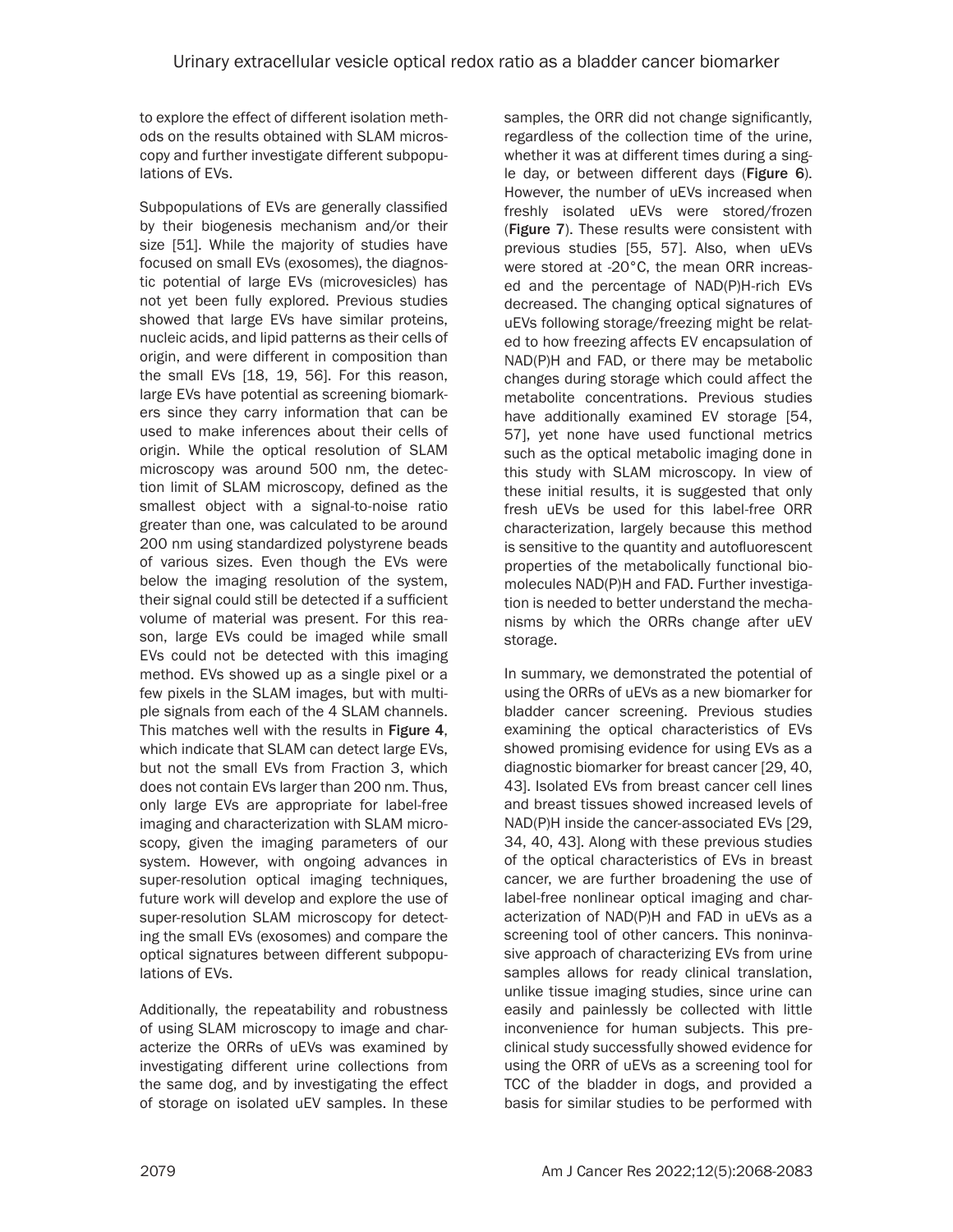human subjects in the future. Although this proof-of-concept study was completed with a relatively small number of canine patients of various age, sex, and breed, it can be further advanced by controlling for more demographic variables, and by increasing both the number of patients and the types of diseases. We have investigated various factors which may change the ORR signatures of uEVs such as the storage conditions. In the future, we plan to examine additional conditions that may affect the ORR signatures, such as a urinary tract infection or inflammatory conditions. We anticipate the broader use of uEVs as a biomarker for other cancers and disease processes, since EVs are known to be generated throughout the body, and carry signatures of their parent cell of origin and any active disease process. Thus, this study provides evidence for EV-related liquid biopsy screening, and the development of label-free optical imaging and characterization tools that can aid in the screening and early detection of cancers to improve health outcomes for patients.

#### Acknowledgements

We thank the College of Veterinary Medicine at the University of Illinois Urbana-Champaign and Dr. Edita Aksamitiene from the Beckman Institute for supporting this research. This research was funded in part by grants from the National Institutes of Health (R01CA241618, R01CA213149). Additional information can be found at: biophotonics.illinois.edu.

## Disclosure of conflict of interest

S.A.B. and S.Y. have disclosed intellectual property to the University of Illinois Urbana-Champaign and have patents associated with the use of multimodal multiphoton microscopy for imaging and characterizing extracellular vesicles. All other authors declare no conflict of interest.

## Abbreviations

EV, Extracellular vesicle; uEV, Urinary extracellular vesicle; SHG, Second harmonic generation; THG, Third harmonic generation; 2PF, Two photon autofluorescence; 3PF, Three photon autofluorescence; SLAM, Simultaneous labelfree autofluorescence multi-harmonic.

Address correspondence to: Stephen A Boppart, Department of Bioengineering, University of Illinois at Urbana-Champaign, IL, USA; Beckman Institute for Advanced Science and Technology, IL, USA; Carle Illinois College of Medicine, University of Illinois at Urbana-Champaign, IL, USA; Department of Electrical and Computer Engineering, University of Illinois at Urbana-Champaign, IL, USA; Cancer Center at Illinois, University of Illinois at Urbana-Champaign, IL, USA. E-mail: boppart@illinois.edu

#### References

- [1] American Cancer Society. Cancer facts & figures 2022. Atlanta: American Cancer Society; 2021.
- [2] Schubert T, Rausch S, Fahmy O, Gakis G and Stenzl A. Optical improvements in the diagnosis of bladder cancer: implications for clinical practice. Ther Adv Urol 2017; 9: 251-260.
- [3] Urabe F, Kimura T, Ito K, Yamamoto Y, Tsuzuki S, Miki J, Ochiya T and Egawa S. Urinary extracellular vesicles: a rising star in bladder cancer management. Transl Androl Urol 2021; 10: 1878-1889.
- [4] Daneshmand S, Patel S, Lotan Y, Pohar K, Trabulsi E, Woods M, Downs T, Huang W, Jones J, O'Donnell M, Bivalacqua T, DeCastro J, Steinberg G, Kamat A, Resnick M, Konety B, Schoenberg M, Jones JS, Bazargani S, Djaladat H, Schuckman A, Cookson M, Cross B, Stratton K, Lallas CD, Gomella L, Mann M, Johnson M, Pierorazio P, McKiernan J, Wenske S, Sankin A, Merrill M, Shabsigh A, Nielsen M, Pruthi R, Smith A, Shah JB, Taylor J and Weight C. Efficacy and safety of blue light flexible cystoscopy with hexaminolevulinate in the surveillance of bladder cancer: a phase III, comparative, multicenter study. J Urol 2018; 199: 1158-1165.
- [5] Schmitz-Dräger BJ, Droller M, Lokeshwar VB, Lotan Y, Hudson MA, Van Rhijn BW, Marberger MJ, Fradet Y, Hemstreet GP, Malmstrom PU, Ogawa O, Karakiewicz PI and Shariat SF. Molecular markers for bladder cancer screening, early diagnosis, and surveillance: the WHO/ICUD consensus. Urol Int 2015; 94: 1-24.
- [6] Liu YR, Ortiz-Bonilla CJ and Lee YF. Extracellular vesicles in bladder cancer: biomarkers and beyond. Int J Mol Sci 2018; 19: 2822.
- [7] Doyle LM and Wang MZ. Overview of extracellular vesicles, their origin, composition, purpose, and methods for exosome isolation and analysis. Cells 2019; 8: 727.
- [8] Karpman D, Ståhl AL and Arvidsson I. Extracellular vesicles in renal disease. Nat Rev Nephrol 2017; 13: 545-562.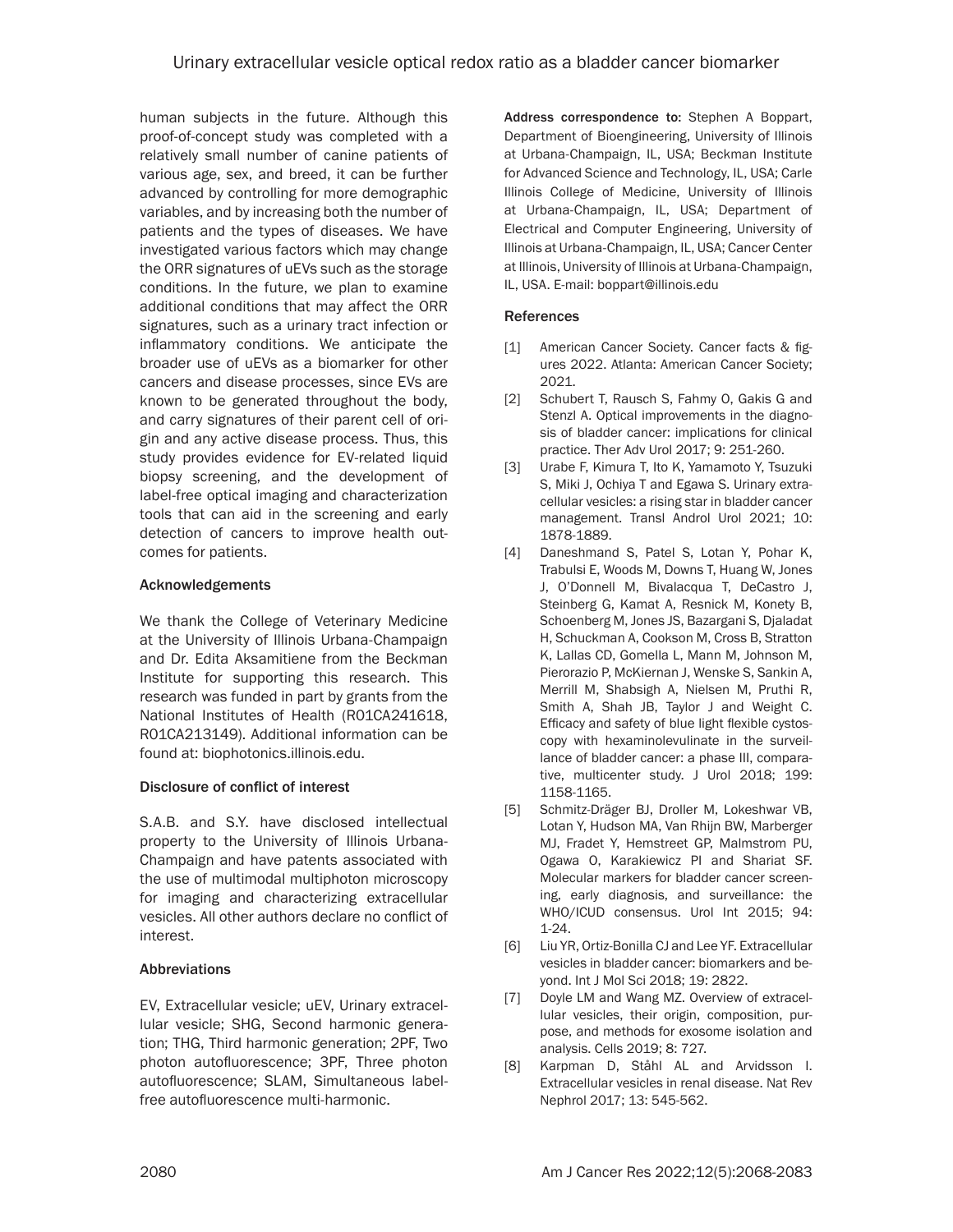- [9] Svenningsen P, Sabaratnam R and Jensen BL. Urinary extracellular vesicles: origin, role as intercellular messengers and biomarkers; efficient sorting and potential treatment options. Acta Physiol 2020; 228.
- [10] Alvarez S, Suazo C, Boltansky A, Ursu M, Carvajal D, Innocenti G, Vukusich A, Hurtado M, Villanueva S, Carreño JE, Rogelio A and Irarrazabal CE. Urinary exosomes as a source of kidney dysfunction biomarker in renal transplantation. Transplant Proc 2013; 45: 3719- 3723.
- [11] Raimondo F, Chinello C, Porcaro L, Magni F and Pitto M. Urinary extracellular vesicles and salt-losing tubulopathies: a proteomic approach. Proteomes 2020; 8: 9.
- [12] Wang S, Kojima K, Mobley JA and West AB. Proteomic analysis of urinary extracellular vesicles reveal biomarkers for neurologic disease. EBioMedicine 2019; 45: 351-361.
- [13] Zhu Q, Cheng L, Deng C, Huang L, Li J, Wang Y, Li M, Yang Q, Dong X, Su J, Lee LP and Liu F. The genetic source tracking of human urinary exosomes. Proc Natl Acad Sci 2021; 118.
- [14] Royo F, Zuñiga-Garcia P, Torrano V, Loizaga A, Sanchez-Mosquera P, Ugalde-Olano A, González E, Cortazar AR, Palomo L, Fernández-Ruiz S, Lacasa-Viscasillas I, Berdasco M, Sutherland JD, Barrio R, Zabala-Letona A, Martín-Martín N, Arruabarrena-Aristorena A, Valcarcel-Jimenez L, Caro-Maldonado A, Gonzalez-Tampan J, Cachi-Fuentes G, Esteller M, Aransay AM, Unda M, Falcón-Pérez JM and Carracedo A. Transcriptomic profiling of urine extracellular vesicles reveals alterations of CDH3 in prostate cancer. Oncotarget 2016; 7: 6835-6846.
- [15] Sequeiros T, Rigau M, Chiva C, Montes M, Garcia-Grau I, Garcia M, Diaz S, Celma A, Bijnsdorp I, Campos A, Di Mauro P, Borrós S, Reventós J, Doll A, Paciucci R, Pegtel M, de Torres I, Sabidó E, Morote J and Olivan M. Targeted proteomics in urinary extracellular vesicles identifies biomarkers for diagnosis and prognosis of prostate cancer. Oncotarget 2017; 8: 4960-4976.
- [16] Merchant ML, Rood IM, Deegens JKJ and Klein JB. Isolation and characterization of urinary extracellular vesicles: Implications for biomarker discovery. Nat Rev Nephrol 2017; 13: 731-749.
- [17] Pisitkun T, Shen RF and Knepper MA. Identification and proteomic profiling of exosomes in human urine. Proc Natl Acad Sci U S A 2004; 101: 13368-13373.
- [18] Cocucci E and Meldolesi J. Ectosomes and exosomes: shedding the confusion between extra-

cellular vesicles. Trends Cell Biol 2015; 25: 364-372.

- [19] Haraszti RA, Didiot MC, Sapp E, Leszyk J, Shaffer SA, Rockwell HE, Gao F, Narain NR, DiFiglia M, Kiebish MA, Aronin N and Khvorova A. High-resolution proteomic and lipidomic analysis of exosomes and microvesicles from different cell sources. J Extracell Vesicles 2016; 5: 32570.
- [20] Melo SA, Luecke LB, Kahlert C, Fernandez AF, Gammon ST, Kaye J, LeBleu VS, Mittendorf EA, Weitz J, Rahbari N, Reissfelder C, Pilarsky C, Fraga MF, Piwnica-Worms D and Kalluri R. Glypican-1 identifies cancer exosomes and detects early pancreatic cancer. Nat 2015; 523: 177-182.
- [21] Bandari SK, Purushothaman A, Ramani VC, Brinkley GJ, Chandrashekar DS, Varambally S, Mobley JA, Zhang Y, Brown EE, Vlodavsky I and Sanderson RD. Chemotherapy induces secretion of exosomes loaded with heparanase that degrades extracellular matrix and impacts tumor and host cell behavior. Matrix Biol 2018; 65: 104-118.
- [22] Liu W, Zhu M, Wang H, Wang W and Lu Y. Diffuse large B cell lymphoma-derived extracellular vesicles educate macrophages to promote tumours progression by increasing PGC-1β. Scand J Immunol 2020; 91: e12841.
- [23] Singhto N, Vinaiphat A and Thongboonkerd V. Discrimination of urinary exosomes from microvesicles by lipidomics using thin layer liquid chromatography (TLC) coupled with MALDI-TOF mass spectrometry. Sci Reports 2019; 9: 1-11.
- [24] Balbinotti H, Cadore NA, Dutra CS, DA Silva ED, Ferreira HB, Zaha A and Monteiro KM. Protein profiling of extracellular vesicles associated with cisplatin resistance in lung cancer. Anticancer Res 2020; 40: 5509-5516.
- [25] Dhondt B, Van Deun J, Vermaerke S, de Marco A, Lumen N, De Wever O and Hendrix A. Urinary extracellular vesicle biomarkers in urological cancers: from discovery towards clinical implementation. Int J Biochem Cell Biol 2018; 99: 236-256.
- [26] Penders J, Nagelkerke A, Cunnane EM, Pedersen SV, Pence IJ, Coombes RC and Stevens MM. Single particle automated Raman trapping analysis of breast cancer cell-derived extracellular vesicles as cancer biomarkers. ACS Nano 2021; 15: 18192-18205.
- [27] Baek AE, Krawczynska N, Das Gupta A, Dvoretskiy SV, You S, Park J, Deng YH, Sorrells JE, Smith BP, Ma L, Nelson AT, McDowell HB, Sprenger A, Henn MA, Madak-Erdogan Z, Kong H, Boppart SA, Boppart MD and Nelson ER. The cholesterol metabolite 27-hydroxycholes-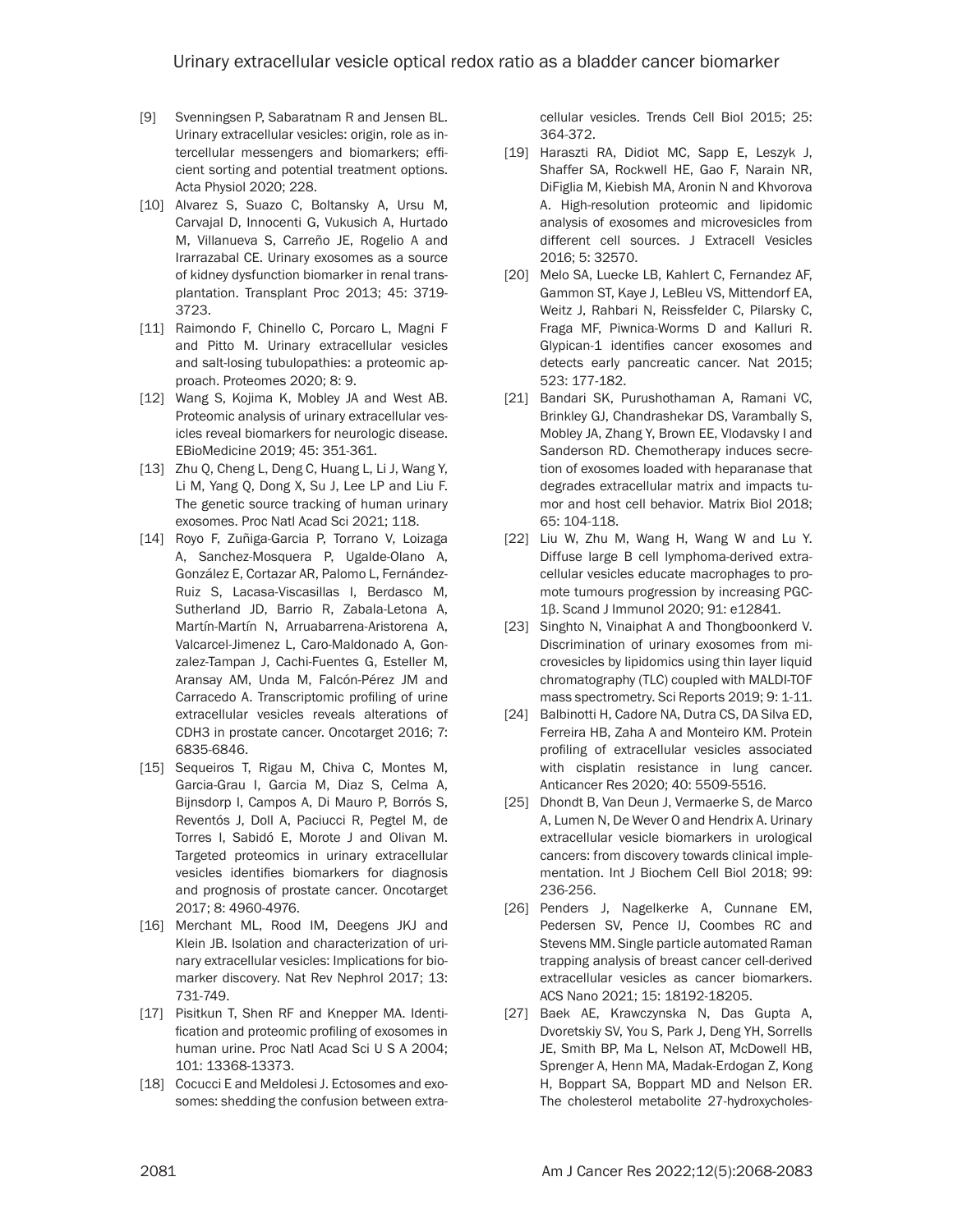terol increases the secretion of extracellular vesicles which promote breast cancer progression. Endocrinology 2021; 162: 1-18.

- [28] Martinez RM, Hauser R, Liang L, Mansur A, Adir M, Dioni L, Racowsky C, Bollati V, Baccarelli AA and Machtinger R. Urinary concentrations of phenols and phthalate metabolites reflect extracellular vesicle microRNA expression in follicular fluid. Environ Int 2019; 123: 20-28.
- [29] You S, Barkalifa R, Chaney EJ, Tu H, Park J, Sorrells JE, Sun Y, Liu YZ, Yang L, Chen DZ, Marjanovic M, Sinha S and Boppart SA. Labelfree visualization and characterization of extracellular vesicles in breast cancer. Proc Natl Acad Sci U S A 2019; 116: 24012-24018.
- [30] You S, Tu H, Chaney EJ, Sun Y, Zhao Y, Bower AJ, Liu YZ, Marjanovic M, Sinha S, Pu Y and Boppart SA. Intravital imaging by simultaneous label-free autofluorescence-multiharmonic microscopy. Nat Commun 2018; 9: 2125.
- [31] Cannon TM, Shah AT and Skala MC. Autofluorescence imaging captures heterogeneous drug response differences between 2D and 3D breast cancer cultures. Biomed Opt Express 2017; 8: 1911.
- [32] Walsh AJ, Cook RS, Sanders ME, Aurisicchio L, Ciliberto G, Arteaga CL and Skala MC. Quantitative optical imaging of primary tumor organoid metabolism predicts drug response in breast cancer. Cancer Res 2014; 74: 5184- 5194.
- [33] Chance B, Schoener B, Oshino R, Itshak F and Nakase Y. Oxidation-reduction ratio studies of mitochondria in freeze-trapped samples. NADH and flavoprotein fluorescence signals. J Biol Chem 1979; 254: 4764-4771.
- [34] Sorrells JE, Martin EM, Aksamitiene E, Mukherjee P, Alex A, Chaney EJ, Marjanovic M and Boppart SA. Label-free characterization of single extracellular vesicles using two-photon fluorescence lifetime imaging microscopy of NAD(P)H. Sci Rep 2021; 11: 3308.
- [35] Tominaga N, Kosaka N, Ono M, Katsuda T, Yoshioka Y, Tamura K, Lötvall J, Nakagama H and Ochiya T. Brain metastatic cancer cells release microRNA-181c-containing extracellular vesicles capable of destructing blood-brain barrier. Nat Commun 2015; 6: 1-12.
- [36] Issman L, Brenner B, Talmon Y and Aharon A. Cryogenic transmission electron microscopy nanostructural study of shed microparticles. PLoS One 2013; 8: e83680.
- [37] Rikkert LG, Nieuwland R, Terstappen LWMM and Coumans FAW. Quality of extracellular vesicle images by transmission electron microscopy is operator and protocol dependent. J Extracell Vesicles 2019; 8: 1555419.
- [38] Duijvesz D, Versluis CY, Van Der Fels CA, Vredenbregt-Van Den Berg MS, Leivo J, Peltola MT, Bangma CH, Pettersson KS and Jenster G.

Immuno-based detection of extracellular vesicles in urine as diagnostic marker for prostate cancer. Int J Cancer 2015; 137: 2869-2878.

- [39] Van Der Vos KE, Abels ER, Zhang X, Lai C, Carrizosa E, Oakley D, Prabhakar S, Mardini O, Crommentuijn MH, Skog J, Krichevsky AM, Stemmer-Rachamimov A, Mempel TR, El Khoury J, Hickman SE and Breakefield XO. Directly visualized glioblastoma-derived extracellular vesicles transfer RNA to microglia/ macrophages in the brain. Neuro Oncol 2016; 18: 58-69.
- [40] Sun Y, You S, Tu H, Spillman DR, Chaney EJ, Marjanovic M, Li J, Barkalifa R, Wang J, Higham AM, Luckey NN, Cradock KA, Liu ZG and Boppart SA. Intraoperative visualization of the tumor microenvironment and quantification of extracellular vesicles by label-free nonlinear imaging. Sci Adv 2018; 4: eaau5603.
- [41] Skala MC, Riching KM, Gendron-Fitzpatrick A, Eickhoff J, Eliceiri KW, White JG and Ramanujam N. *In vivo* multiphoton microscopy of NADH and FAD redox states, fluorescence lifetimes, and cellular morphology in precancerous epithelia. Proc Natl Acad Sci U S A 2007; 104: 19494-19499.
- [42] Ostrander JH, McMahon CM, Lem S, Millon SR, Brown JQ, Seewaldt VL and Ramanujam N. Optical redox ratio differentiates breast cancer cell lines based on estrogen receptor status. Cancer Res 2010; 70: 4759-4766.
- [43] Tu H, Liu Y, Marjanovic M, Chaney EJ, You S, Zhao Y and Boppart SA. Concurrence of extracellular vesicle enrichment and metabolic switch visualized label-free in the tumor microenvironment. Sci Adv 2017; 3: e1600675 e1600675.
- [44] Sun Y, Chen EW, Thomas J, Liu Y, Tu H and Boppart SA. K-means clustering of coherent Raman spectra from extracellular vesicles visualized by label-free multiphoton imaging. Opt Lett 2020; 45: 3613.
- [45] Knapp DW, Ramos-Vara JA, Moore GE, Dhawan D, Bonney PL and Young KE. Urinary bladder cancer in dogs, a naturally occurring model for cancer biology and drug development. ILAR J 2014; 55: 100-118.
- [46] LeRoy BE and Northrup N. Prostate cancer in dogs: comparative and clinical aspects. Vet J 2009; 180: 149-162.
- [47] Knapp DW, Dhawan D, Ramos-Vara JA, Ratliff TL, Cresswell GM, Utturkar S, Sommer BC, Fulkerson CM and Hahn NM. Naturallyoccurring invasive urothelial carcinoma in dogs, a unique model to drive advances in managing muscle invasive bladder cancer in humans. Front Oncol 2020; 9: 1493.
- [48] Cronise KE, Das S, Hernandez BG, Regan DP, Dailey DD, McGeachan RI, Lana SE, Page RL, Gustafson DL and Duval DL. Characterizing the